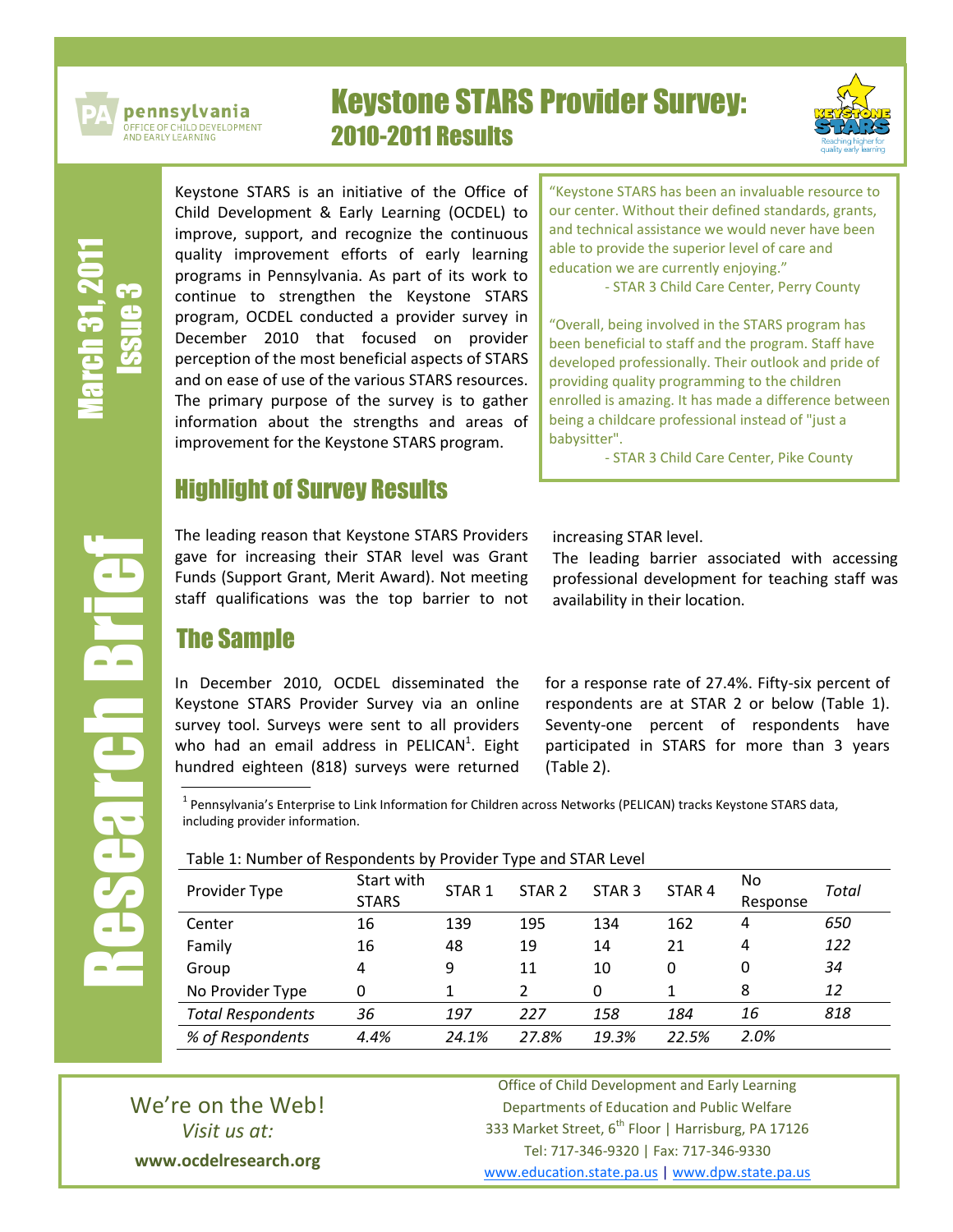# The Sample continued…

Table 2: Reported Length of Time in STARS by Provider Type

| Provider Type            | $\leq 1$<br>vear | 1-3 years | $3-5$ years $> 5$ years |       | No Response | Total |
|--------------------------|------------------|-----------|-------------------------|-------|-------------|-------|
| Center                   | 30               | 121       | 190                     | 306   | 3           | 650   |
| Family                   | 21               | 32        | 39                      | 25    | 5           | 122   |
| Group                    | 6                | 6         | 14                      | 8     | 0           | 34    |
| No Provider Type         |                  |           | 0                       |       | 9           | 12    |
| <b>Total Respondents</b> | 58               | 160       | 243                     | 340   | 17          | 818   |
| % of Respondents         | 7.1%             | 19.6%     | 29.7%                   | 41.6% | 2.1%        |       |

### Increasing STAR Level

Seventy-four respondents cited Grant Funds as the main reason for increasing their STAR level. The other leading reasons given for increasing STAR level focused on financial support through Education and Retention Awards and support through their STARS Manager/Specialist.

Table 3: Reasons for Increasing STAR Level

| Reasons                                            | Center | Family | Group | <b>Total</b> |
|----------------------------------------------------|--------|--------|-------|--------------|
| Grant Funds (Support Grant, Merit Award)           | 58     | 12     | 4     | 74           |
| <b>Education and Retention Award</b>               | 41     | 9      | 5     | 55           |
| <b>STARS Managers/Specialist</b>                   | 37     | 10     | 3     | 50           |
| <b>STARS Technical Assistance</b>                  | 27     | 8      | 3     | 38           |
| T.E.A.C.H.                                         | 20     | 9      | 2     | 31           |
| <b>STARS Core Professional Development Series</b>  | 18     | 9      | 3     | 30           |
| Vouchers                                           | 15     | 4      | 0     | 19           |
| Credit-Based Professional Development              | 13     | 5      | 0     | 18           |
| Needs-Based Professional Development               | 10     | 7      |       | 18           |
| Health & Safety Materials                          | 8      | 5      | 2     | 15           |
| Early Childhood Mental Health Technical Assistance | 5      | 3      |       | 10           |
| Mind in the Making                                 |        | 3      |       | 6            |

\* Respondents were able to select multiple answers

One-hundred twenty-three respondents stated that not meeting Staff Qualifications was the main barrier to not increasing their STAR Level (Table 4a). Too much paperwork was the biggest challenge to participating in Keystone STARS (Table 4b).

"Biggest concern is being able to maintain highly educated staff at the salaries/benefits we can afford. These are the people we lose the quickest because they move onto better paying jobs."

- STAR 3 Child Care Center, Lebanon County

#### Table 4a: Barriers to Increasing STAR Level

| <b>Barriers</b>                                   | Center | Family | Group | Total* |
|---------------------------------------------------|--------|--------|-------|--------|
| Did not meet Staff Qualifications                 | 116    |        |       | 123    |
| PD opportunities needed were not available        | 20     | a      |       | 34     |
| Environment Rating Scale scores were not achieved | 12     | Δ      |       |        |

\* Respondents were able to select multiple answers.

Notes: The requirements for Professional Development increase with each successive STAR level. ERS assessments are only required for moving to the STAR 3 and STAR 4 levels.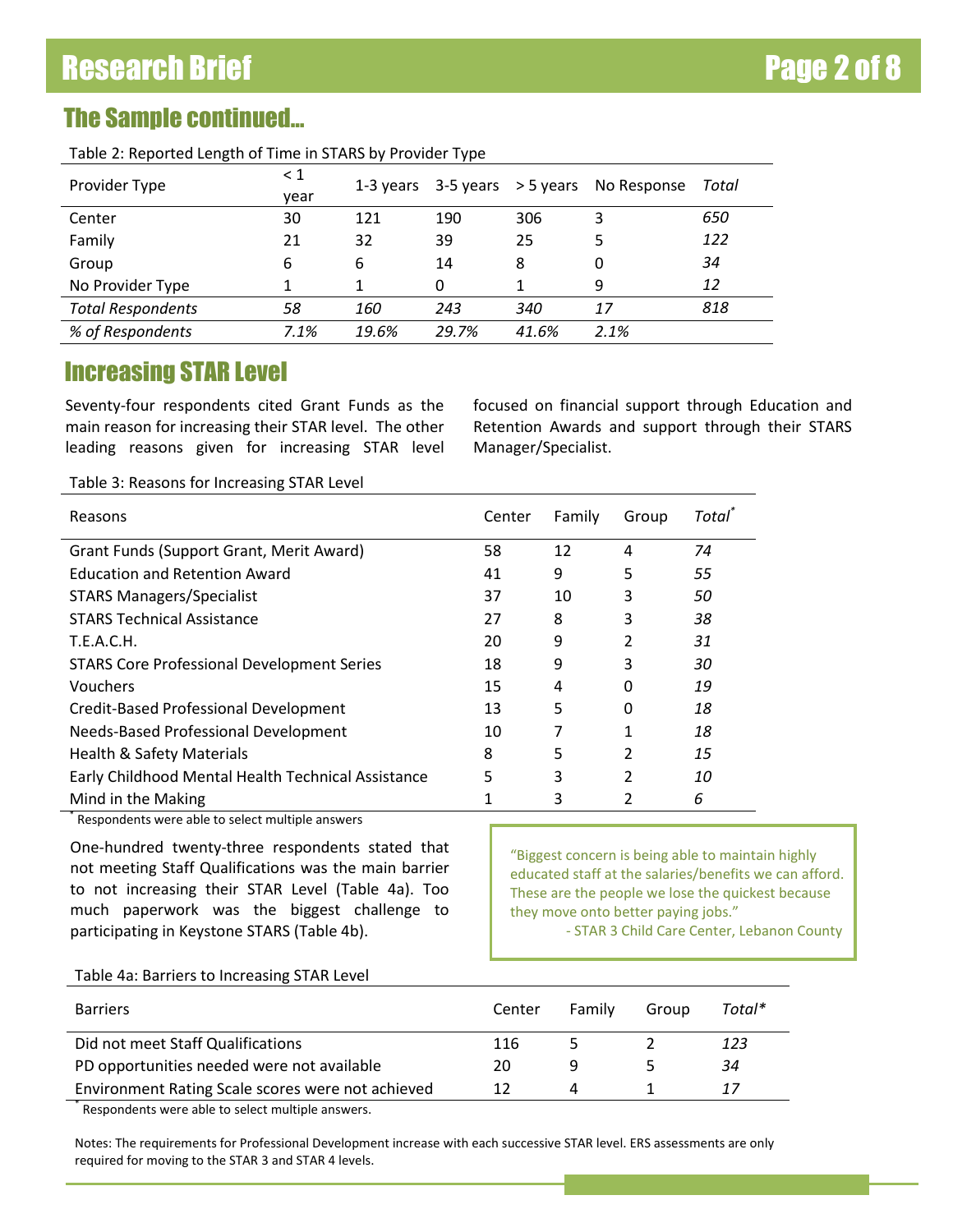## Increasing STAR Level continued…

Table 4b: Challenges to Participating in Keystone STARS

| Center | Family | Group | Total* |
|--------|--------|-------|--------|
| 52     |        |       | 76     |
| 14     |        |       | 24     |
|        |        |       |        |
|        |        |       |        |

\* Respondents were able to select multiple answers.

## STARS Manager/Specialist **State of the State of State Index** "She is excellent and has made herself available via e-mail.

Sixty-one percent of survey respondents felt that their STARS Manager/Specialist was very helpful or essential to their participation in STARS. Another 19.0% indicated that their STARS Manager/Specialist was helpful, for a combined total of 79.6%.

Her home visits are professional but not intimidating. She has offered considerable help in the STARS process."

- STAR 1 Family Day Care Home, Dauphin County

"She has been great in keeping me updated and informed, but most of all she's been a support person that is there with compassion and understanding when I have no one to lean on. That's special. Keep up the great work!"

- STAR 3 Family Day Care Home, Allegheny County

| Provider Type            | Essential | Very Helpful | Helpful | Somewhat<br>Helpful | Not At All<br>Helpful |
|--------------------------|-----------|--------------|---------|---------------------|-----------------------|
| Center                   | 150       | 192          | 116     | 94                  | 30                    |
| <b>Start with STARS</b>  | 4         | 5            | 4       | $\overline{2}$      | 0                     |
| STAR <sub>1</sub>        | 30        | 37           | 28      | 18                  | 10                    |
| STAR <sub>2</sub>        | 46        | 60           | 32      | 25                  | 7                     |
| STAR <sub>3</sub>        | 33        | 47           | 23      | 16                  | 8                     |
| STAR 4                   | 37        | 43           | 29      | 33                  | 5                     |
| Family                   | 33        | 43           | 17      | 12                  | 3                     |
| <b>Start with STARS</b>  | 4         | 7            | 1       | 1                   | $\Omega$              |
| STAR <sub>1</sub>        | 10        | 19           | 7       | 5                   | 2                     |
| STAR <sub>2</sub>        | 7         | 5            | 4       | 2                   | 1                     |
| STAR <sub>3</sub>        | 4         | 5            | 2       | 2                   | 0                     |
| STAR <sub>4</sub>        | 8         | 7            | 3       | 2                   | $\mathbf 0$           |
| Group                    | 10        | 8            | 4       | 5                   | 1                     |
| <b>Start with STARS</b>  | 1         | 2            | 0       | 0                   | 0                     |
| STAR <sub>1</sub>        | 1         | 2            | 1       | 2                   | 0                     |
| STAR <sub>2</sub>        | 4         | 3            | 3       | 1                   | 0                     |
| STAR <sub>3</sub>        | 4         | 1            | 0       | 2                   | 1                     |
| STAR <sub>4</sub>        | 0         | 0            | 0       | 0                   | $\mathbf 0$           |
| <b>Total Respondents</b> | 193       | 243          | 137     | 111                 | 36                    |
| % of Respondents         | 26.8%     | 33.8%        | 19.0%   | 15.4%               | 5.0%                  |

### Table 5: Helpfulness of STARS Manager/Specialist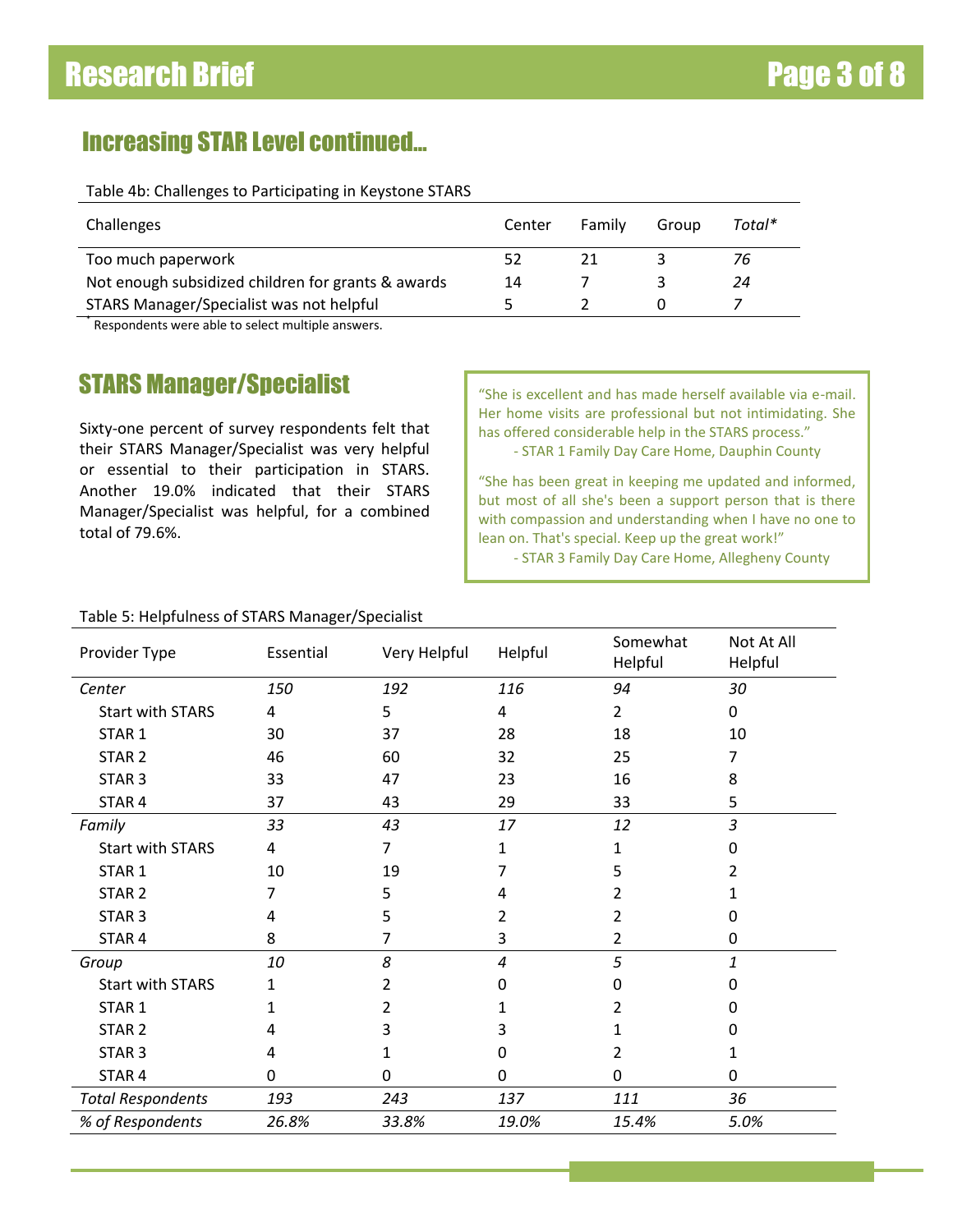## Grants and Awards

More than three-quarters of the survey respondents who participated in the Start with STARS Grant (Table 6) or the Support Grant (Table 7) found the grant process to be somewhat or very easy. Sixty-nine percent who participated in the Merit Award (Table 8) stated that the grant process was somewhat or very easy. Of those who participated in the Education & Retention Award (Table 9), 74.3% felt that the grant process was somewhat or very easy.

"STARS is a great benefit to our center! I think it's an awesome opportunity to give back to the children in our care when receiving grants. The staff education awards are a bonus too! Childcare doesn't pay great and the bonus is an "extra," which our staff appreciate. Thank you for all you do!" - STAR 2 Child Care Center, Erie County

### Table 6: Ease of Start with STARS Grant Process

| Provider Type            | Very Easy | Somewhat<br>Easy | Somewhat<br><b>Difficult</b> | Very Difficult |
|--------------------------|-----------|------------------|------------------------------|----------------|
| Center                   | 94        | 156              | 58                           | 11             |
| Family                   | 25        | 39               | 11                           |                |
| Group                    |           | 10               |                              |                |
| <b>Total Respondents</b> | 126       | 205              | 71                           | 17             |
| % of Respondents         | 30.1%     | 48.9%            | 16.9%                        | 4.1%           |

### Table 7: Ease of Support Grant Process

| Provider Type            | Very Easy | Somewhat<br>Easy | Somewhat<br><b>Difficult</b> | Very Difficult |
|--------------------------|-----------|------------------|------------------------------|----------------|
| Center                   | 69        | 221              |                              | 17             |
| Family                   | 16        | 38               | 12                           |                |
| Group                    |           | 13               |                              |                |
| <b>Total Respondents</b> | 89        | 272              | 92                           | 24             |
| % of Respondents         | 18.7%     | 57.0%            | 19.3%                        | 5.0%           |

#### Table 8: Ease of Merit Award Process

| Provider Type            | Very Easy | Somewhat<br>Easy | Somewhat<br><b>Difficult</b> | Very Difficult |
|--------------------------|-----------|------------------|------------------------------|----------------|
| Center                   | 75        | 228              | 114                          | 29             |
| Family                   | 13        | 26               | 12                           |                |
| Group                    |           | q                |                              |                |
| <b>Total Respondents</b> | 93        | 263              | 128                          | 34             |
| % of Respondents         | 18.0%     | 50.8%            | 24.7%                        | 6.6%           |

### Table 9: Ease of Education & Retention Award Process

| Provider Type            | Very Easy | Somewhat<br>Easy | Somewhat<br><b>Difficult</b> | Very Difficult |
|--------------------------|-----------|------------------|------------------------------|----------------|
| Center                   | 80        | 233              | 86                           | 25             |
| Family                   | 13        | 21               | 11                           |                |
| Group                    |           | 8                |                              |                |
| <b>Total Respondents</b> | 99        | 262              | 98                           | 27             |
| % of Respondents         | 20.4%     | 53.9%            | 20.0%                        | 5.6%           |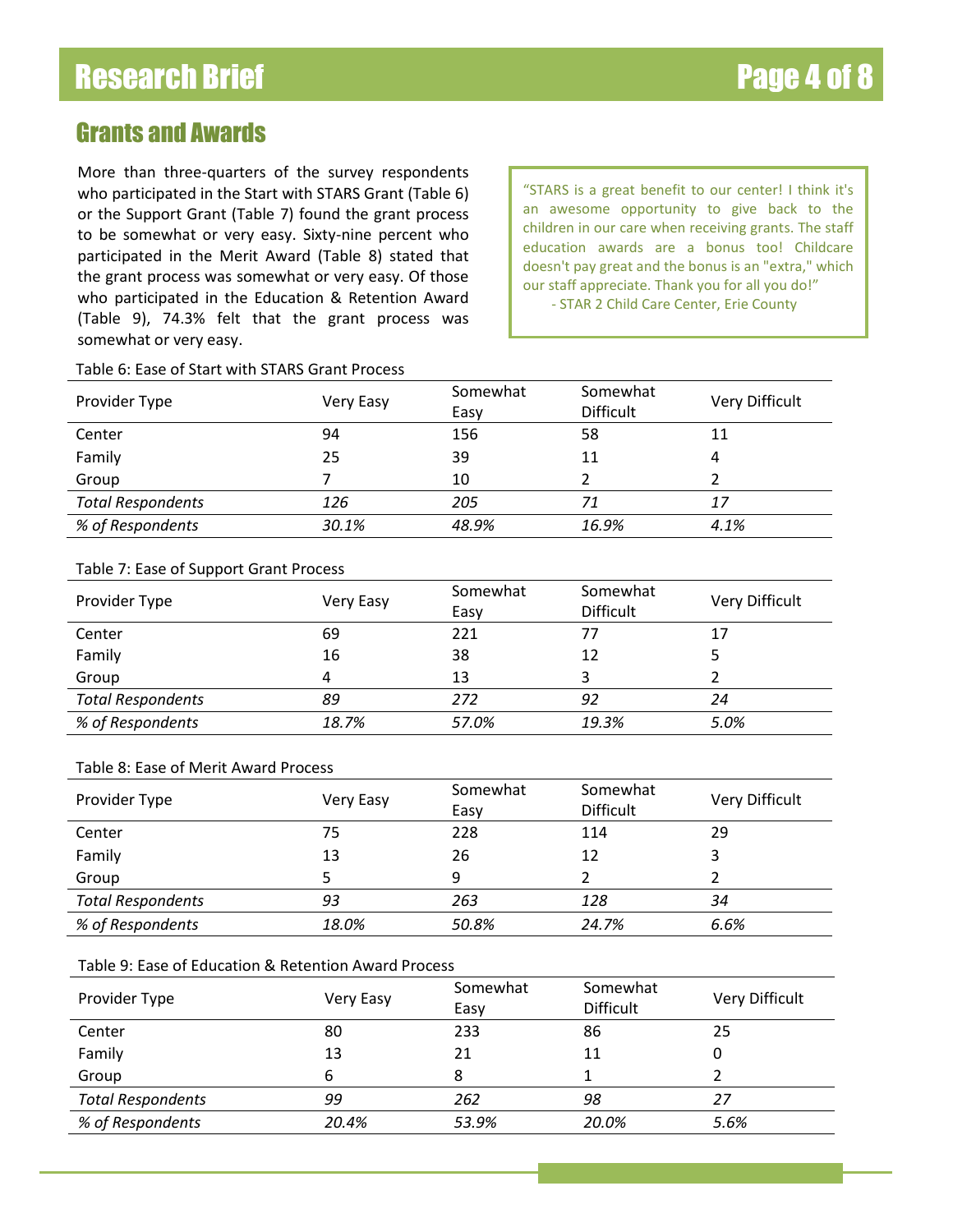### Environment Rating Scale (ERS)

Overall, 55.4% of survey respondents felt that the ERS validation visit process was somewhat or very easy (Table 10a). When looking at the percentage of responses by Provider Type (Table 10b), a higher percentage (21.0%) of family day care homes found the ERS validation process to be very easy. Eleven percent of child care centers and 15.8% of group day care homes also felt that the process was very easy.

| Table 10a: Ease of ERS Validation Visit Process (% Overall by Provider Type) |  |  |  |  |
|------------------------------------------------------------------------------|--|--|--|--|
|------------------------------------------------------------------------------|--|--|--|--|

| Provider Type            | Very Easy | Somewhat<br>Easy | Somewhat<br><b>Difficult</b> | Very Difficult |
|--------------------------|-----------|------------------|------------------------------|----------------|
| Center                   | 39        | 158              | 115                          | 44             |
| Family                   | 13        | 21               | 22                           | b              |
| Group                    |           |                  |                              |                |
| <b>Total Respondents</b> | 55        | 187              | 142                          | 53             |
| % of Respondents         | 12.6%     | 42.8%            | 32.5%                        | 12.1%          |

### Table 101b: Ease of ERS Validation Visit Process (% by Provider Type)

| Provider Type | Very Easy | Somewhat<br>Easy | Somewhat<br><b>Difficult</b> | Very Difficult |
|---------------|-----------|------------------|------------------------------|----------------|
| Center        | 11.0%     | 44.4%            | 32.3%                        | 12.4%          |
| Family        | 21.0%     | 33.9%            | 35.5%                        | 9.7%           |
| Group         | 15.8%     | 42.1%            | 26.3%                        | 15.8%          |

# STARS Enrollment Process

Overall, 85.3% of survey respondents stated that the application was somewhat easy, easy, or very easy to complete (Table 11a). When looking at responses by STAR Level (Table 11b), 24.2% of STAR 4 providers

found completing the application to be very easy, while only 12.9% of Start with STARS providers felt the application was very easy to complete.

Table 11a: Ease of Completing Application (% Overall by Provider Type)

| Provider Type            | Very Easy | Easy  | Somewhat<br>Easy | Somewhat<br><b>Difficult</b> | Very<br><b>Difficult</b> |
|--------------------------|-----------|-------|------------------|------------------------------|--------------------------|
| Center                   | 111       | 207   | 173              | 69                           | 12                       |
| Family                   | 21        | 31    | 38               | 15                           | 4                        |
| Group                    | 4         | 11    | q                | 4                            | 0                        |
| <b>Total Respondents</b> | 136       | 249   | 220              | 88                           | 16                       |
| % Respondents            | 19.2%     | 35.1% | 31.0%            | 12.4%                        | 2.3%                     |

#### Table 11b: Ease of Completing Application (% by STAR Level)

| <b>STAR Level</b>       | Very Easy | Easy  | Somewhat | Somewhat         | Very             |
|-------------------------|-----------|-------|----------|------------------|------------------|
|                         |           |       | Easy     | <b>Difficult</b> | <b>Difficult</b> |
| <b>Start with STARS</b> | 12.9%     | 22.6% | 48.4%    | 12.9%            | 3.2%             |
| STAR 1                  | 16.9%     | 32.0% | 35.5%    | 13.4%            | 2.3%             |
| STAR <sub>2</sub>       | 17.3%     | 35.6% | 30.2%    | 15.8%            | 1.0%             |
| STAR <sub>3</sub>       | 21.2%     | 47.9% | 20.5%    | 8.2%             | 2.1%             |
| STAR 4                  | 24.2%     | 29.3% | 33.1%    | 10.2%            | 3.2%             |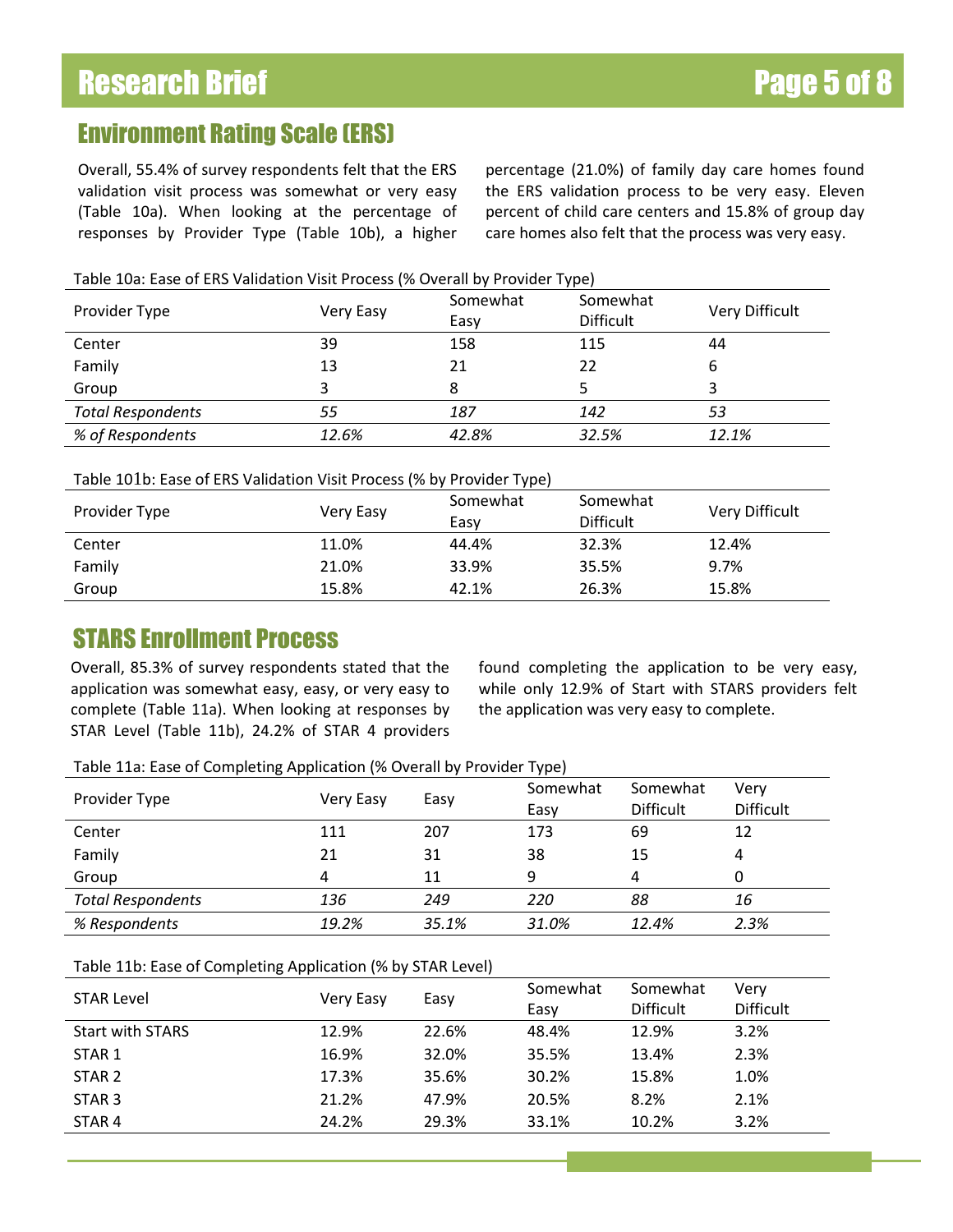# Research Brief **Page 6 of 8**

## STARS Enrollment Process continued…

Overall, 85.5% of survey respondents found the instructions somewhat easy, easy, or very easy to follow (Table 12a). When looking at responses by STAR Level (Table 12b), 22.9% of STAR 4 providers felt the instructions were very easy to follow, while only 12.9% of Start with STAR providers stated that the instructions were very easy to follow.

### Table 12a: Ease of Following Instructions (% Overall by Provider Type)

| Provider Type            | Very Easy | Easy  | Somewhat<br>Easy | Somewhat<br><b>Difficult</b> | Very<br><b>Difficult</b> |
|--------------------------|-----------|-------|------------------|------------------------------|--------------------------|
| Center                   | 102       | 207   | 184              | 67                           | 11                       |
| Family                   | 20        | 35    | 35               | 17                           |                          |
| Group                    |           | 11    | 9                | 5                            |                          |
| <b>Total Respondents</b> | 124       | 253   | 228              | 89                           | 13                       |
| % Respondents            | 17.5%     | 35.8% | 32.2%            | 12.6%                        | 1.8%                     |

### Table 12b: Ease of Following Instructions (% by STAR Level)

| <b>STAR Level</b>       | Very Easy | Easy  | Somewhat<br>Easy | Somewhat<br><b>Difficult</b> | Very<br><b>Difficult</b> |
|-------------------------|-----------|-------|------------------|------------------------------|--------------------------|
| <b>Start with STARS</b> | 12.9%     | 19.4% | 48.4%            | 19.4%                        | $0.0\%$                  |
| STAR 1                  | 16.4%     | 33.3% | 33.9%            | 15.2%                        | 1.2%                     |
| STAR 2                  | 14.9%     | 34.7% | 34.7%            | 13.4%                        | 2.5%                     |
| STAR <sub>3</sub>       | 18.6%     | 49.7% | 22.1%            | 9.0%                         | 0.7%                     |
| STAR 4                  | 22.9%     | 31.2% | 33.1%            | 10.2%                        | 2.5%                     |

Eighty-four percent of all survey respondents felt that completing the Site Environment Checklist was somewhat easy, easy, or very easy (Table 13a). When looking at responses by STAR Level (Table 13b), only 9.7% of Start with STAR providers found the Site Environment Checklist to be very easy to complete. Twenty percent of STAR 4 providers stated that completing the Site Environment Checklist was very easy to complete.

#### Table 13a: Ease of Completing Site-Environment Checklist (% Overall by Provider Type)

| Provider Type            | Very Easy | Easy  | Somewhat<br>Easy | Somewhat<br><b>Difficult</b> | Very<br><b>Difficult</b> |
|--------------------------|-----------|-------|------------------|------------------------------|--------------------------|
| Center                   | 96        | 207   | 171              | 76                           | 14                       |
| Family                   | 17        | 36    | 37               | 14                           | 3                        |
| Group                    | 4         | 11    | 9                | 4                            | 0                        |
| <b>Total Respondents</b> | 117       | 254   | 217              | 94                           | 17                       |
| % Respondents            | 16.7%     | 36.3% | 31.0%            | 13.4%                        | 2.4%                     |

#### Table 13b: Ease of Completing Site-Environment Checklist (% by STAR Level)

| <b>STAR Level</b>       | Very Easy | Easy  | Somewhat<br>Easy | Somewhat<br><b>Difficult</b> | Very<br><b>Difficult</b> |
|-------------------------|-----------|-------|------------------|------------------------------|--------------------------|
| <b>Start with STARS</b> | 9.7%      | 41.9% | 29.0%            | 19.4%                        | 0.0%                     |
| STAR 1                  | 17.0%     | 33.3% | 33.3%            | 14.6%                        | 1.8%                     |
| STAR 2                  | 14.6%     | 35.7% | 31.7%            | 15.1%                        | 3.0%                     |
| STAR <sub>3</sub>       | 18.3%     | 48.6% | 25.4%            | 7.7%                         | 0.0%                     |
| STAR <sub>4</sub>       | 20.0%     | 29.0% | 32.9%            | 13.5%                        | 4.5%                     |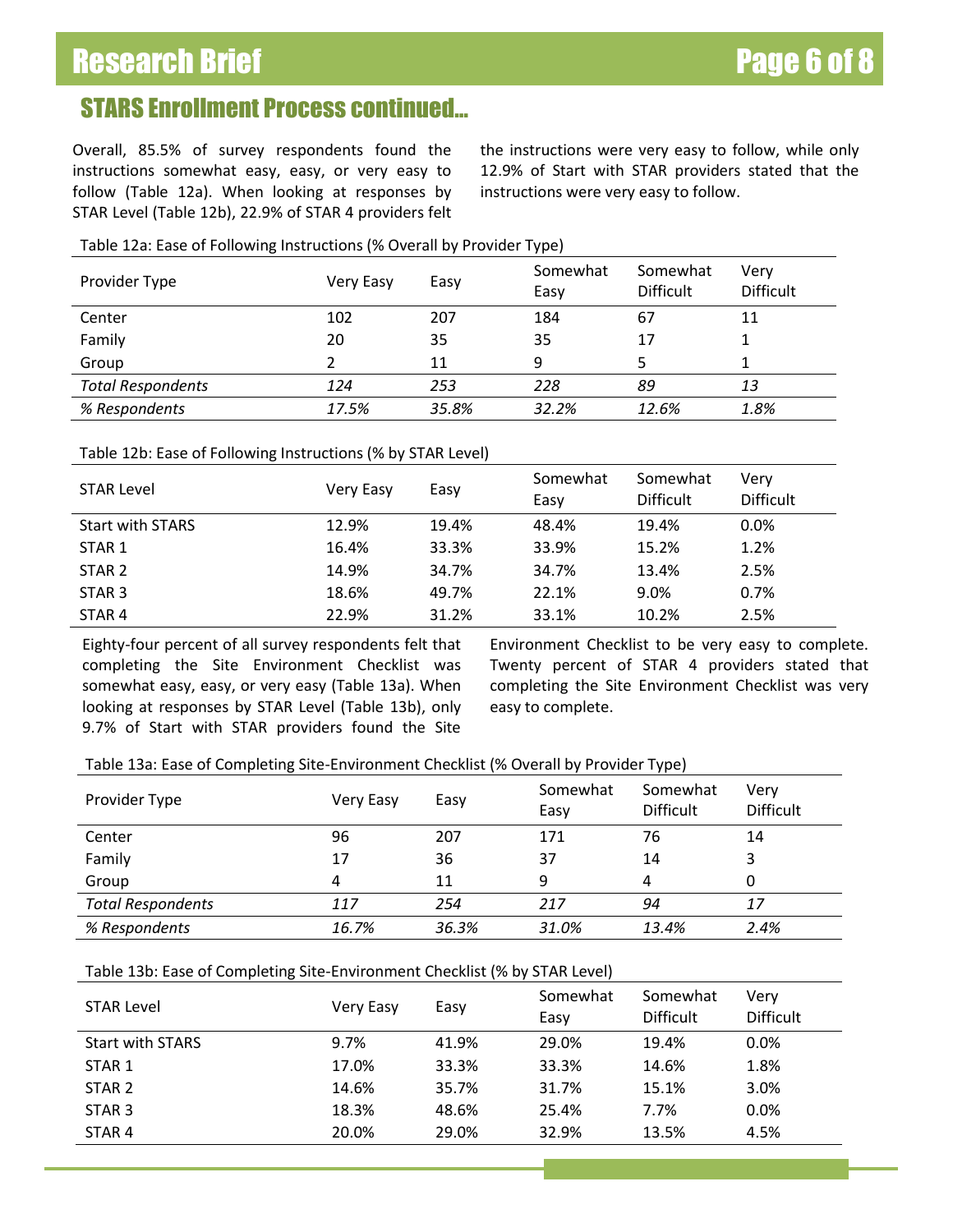# STARS Technical Assistance (TA)

Eighty-five percent of the 416 respondents who requested STARS TA stated that it was somewhat or very easy. Only sixteen providers (3.8%) stated that requesting STARS TA was very difficult.

"Having a TA was the reason we scored so well on our ERS assessment. She was able to look at things differently than we could."

- STAR 4 Child Care Center, Montgomery County

### Table 14: Ease of Requesting STARS TA

| Provider Type            | Very Easy | Somewhat<br>Easy | Somewhat<br><b>Difficult</b> | Very Difficult |
|--------------------------|-----------|------------------|------------------------------|----------------|
| Center                   | 154       | 131              | 32                           | 12             |
| Family                   | 25        | 26               | 13                           |                |
| Group                    |           | 11               | 3                            |                |
| <b>Total Respondents</b> | 184       | 168              | 48                           | 16             |
| % of Respondents         | 44.2%     | 40.4%            | 11.5%                        | 3.8%           |

Overall, 79.7% of survey respondents felt that STARS TA was helpful, very helpful or essential in increasing the quality in their facility (Table 15a). When looking at responses by STAR Level (Table 15b), the highest percentage of providers who felt that STARS TA was

helpful, very helpful or essential in increasing the quality in their facility was Start with STARS Providers at 92.8%. Eighty-two percent (81.8%) of STAR 3 providers, 81.1% of STAR 1 providers, and about 78% of both STAR 2 and STAR 4 providers felt this way.

Table 15a: Helpfulness of STARS TA in Increasing Quality (% Overall by Provider Type)

| Provider Type            | Essential | Very Helpful | Helpful | Somewhat<br>Helpful | Not Helpful |
|--------------------------|-----------|--------------|---------|---------------------|-------------|
| Center                   | 85        | 104          | 62      | 40                  | 23          |
| Family                   | 17        | 25           | 8       |                     |             |
| Group                    | 4         |              |         |                     |             |
| <b>Total Respondents</b> | 106       | 136          | 73      | 51                  | 29          |
| % of Respondents         | 26.8%     | 34.4%        | 18.5%   | 12.9%               | 7.3%        |

Table 15b: Helpfulness of STARS TA in Increasing Quality (% by STAR Level)

| <b>STAR Level</b>       | Essential | Very Helpful | Helpful | Somewhat<br>Helpful | Not Helpful |
|-------------------------|-----------|--------------|---------|---------------------|-------------|
| <b>Start with STARS</b> | 21.4%     | 50.0%        | 21.4%   | 7.1%                | $0.0\%$     |
| STAR 1                  | 20.3%     | 39.2%        | 21.6%   | 12.2%               | 6.8%        |
| STAR 2                  | 30.2%     | 28.4%        | 19.0%   | 11.2%               | 11.2%       |
| STAR <sub>3</sub>       | 31.2%     | 32.3%        | 18.3%   | 12.9%               | 5.4%        |
| STAR 4                  | 25.3%     | 37.4%        | 15.2%   | 16.2%               | 6.1%        |

### STARS Professional Development

Overall, 41.3% of survey respondents rated their satisfaction with STARS Professional Development as excellent or very good (Table 16a). When looking at satisfaction by STAR Level, 24.1% of Start with STARS providers felt that STARS Professional Development was excellent (Table 16b), while only 11-13% of STAR 1-4 providers felt the same. Another 34.5% of Start with STARS providers indicated that their STARS Professional Development experience was very good; 20.7% of STAR 4 providers also rated STARS Professional Development as very good.